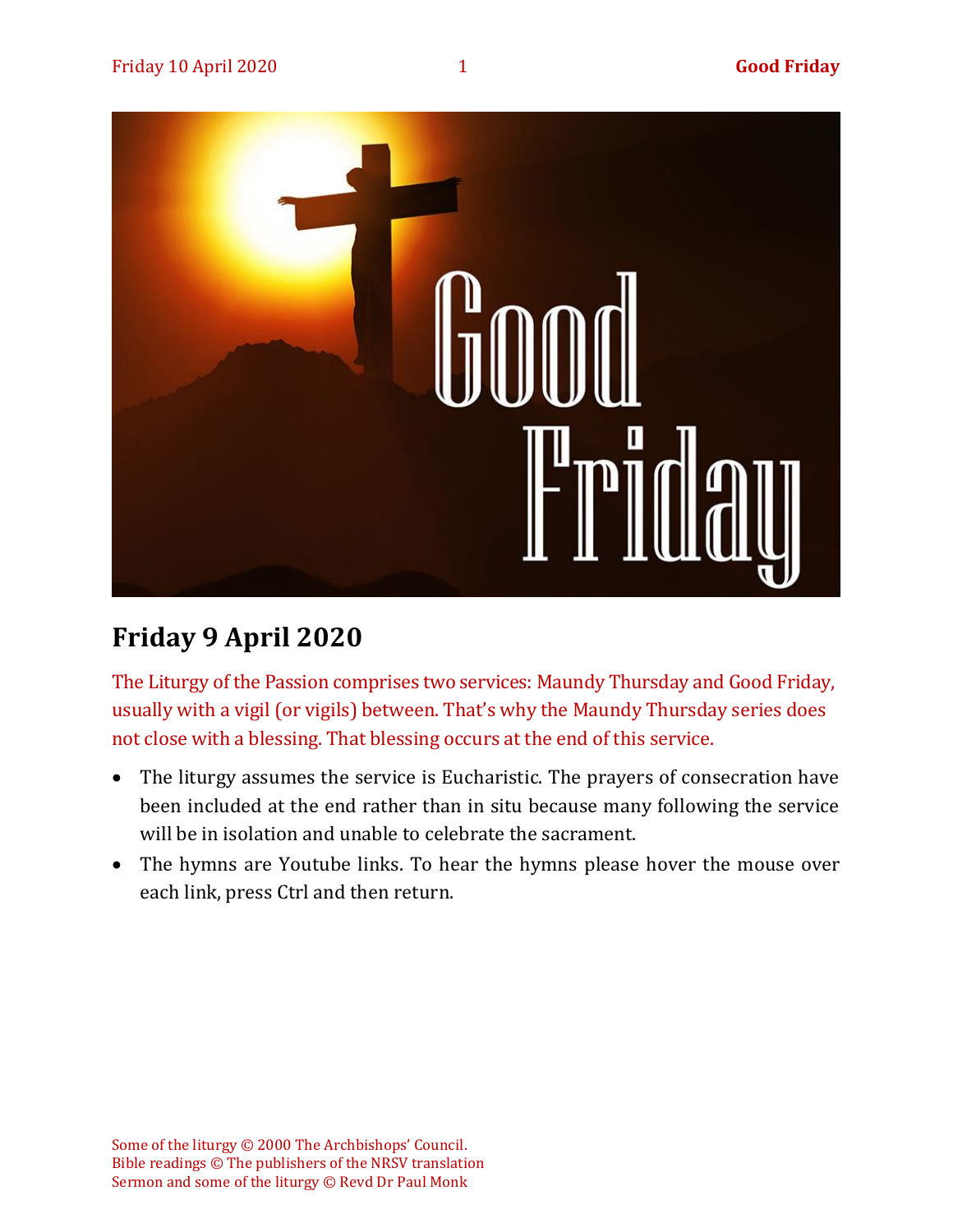# **The Welcome**

# **Hymn 1**

HYMN 1 **[Come and see the King of Love](https://www.youtube.com/watch?v=Vz9rgVEm2WY)** (click on this link to hear the hymn)

In the name of the Father and of the Son and of the Holy Spirit

## All **Amen**

Grace, mercy and peace from God our Father and the Lord Jesus Christ be with you all.

### All **And also with you.**

O Lord open our lips:

All **and our mouth shall proclaim your praise:**

Let us worship the Lord:

All **all praise to his name.**

All **Glory to the Father, and to the Son, and to the Holy Spirit:**

**as it was in the beginning, is now,**

**and shall be for ever. Amen.**

# Prayers of preparation and penitence

God our Father, we come to you in sorrow for the sins that placed you on the Cross:

Your feet were nailed to the Cross. We confess those sins which occurred when we trespassed from the paths of love. Father, forgive us:

## All **Save us and help us**

Your hands were nailed to the Cross. We confess those sins which occurred when we used our hands for self and not for your Kingdom, Father, forgive us:

### All **Save us and help us**

Your head was pierced with a crown of thorns. We confess those sins which occurred when we allowed our minds to turn inward on self rather than outward to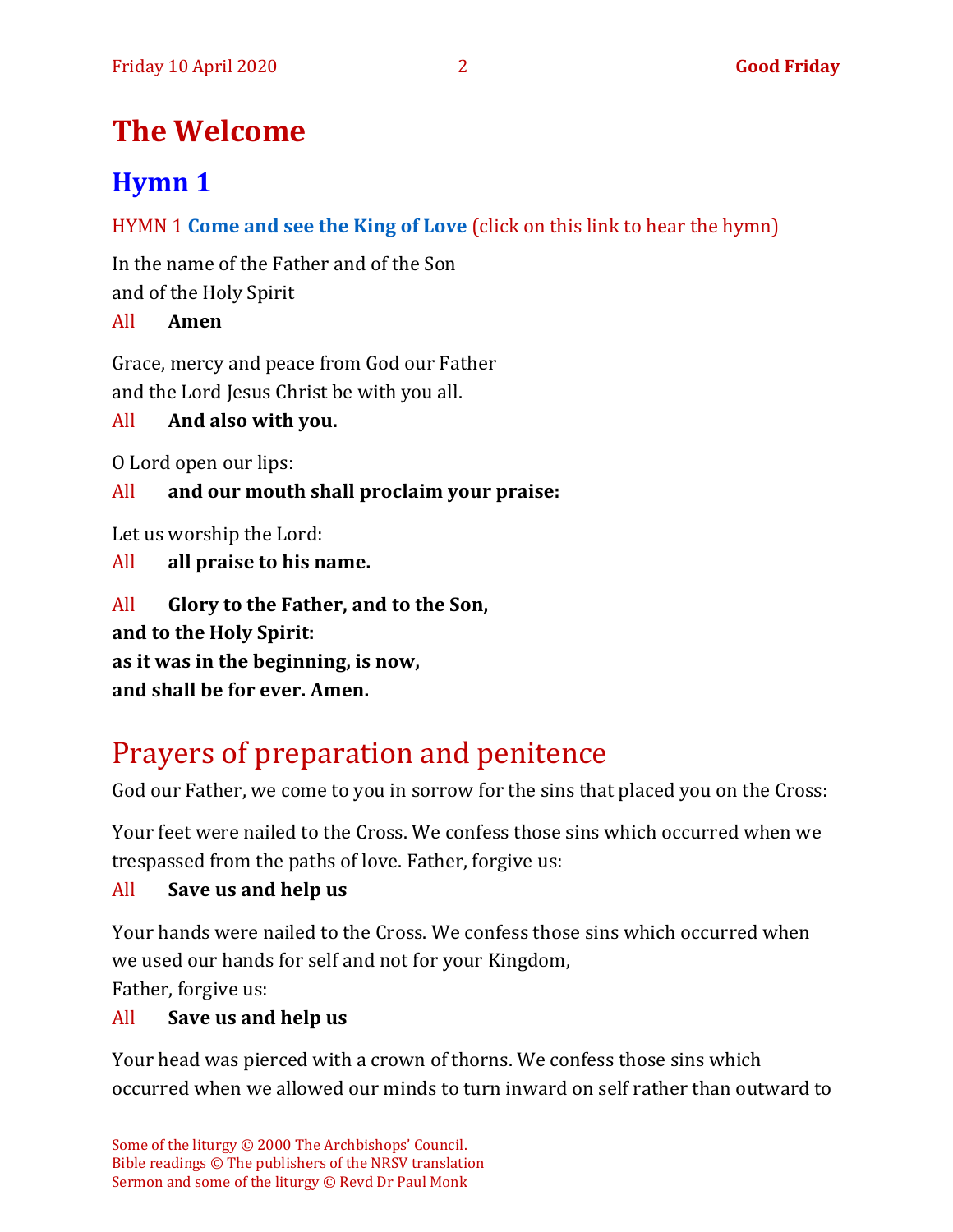our neighbours. Father, forgive us:

# All **Save us and help us**

Your side was pierced with a lance. We confess those sins which occurred when we allowed our hearts to love the world, the flesh and the devil. Father, forgive us:

# All **Save us and help us**

May God who loved the world so much that he sent his Son to be our Saviour forgive us our sins and make us holy to serve him in the world, through Jesus Christ our Lord.

All **Amen**

# Praise and thanksgiving

All **Loving Lord, fill us with your life-giving, joy-giving, peace-giving presence, that we may praise you now with our lips and all the day long with our lives, through Jesus Christ our Lord. Amen**

This Good Friday, we thank Christ for taking our sins, Lord of heaven:

# All **we give you thanks and praise.**

This Good Friday, we thank Christ for His Cross, Lord of heaven:

# All **we give you thanks and praise.**

This Good Friday, we thank Christ for winning our salvation, Lord of heaven:

# All **we give you thanks and praise.**

Because of Good Friday, we thank God that we can know Him, Lord of heaven:

# All **we give you thanks and praise.**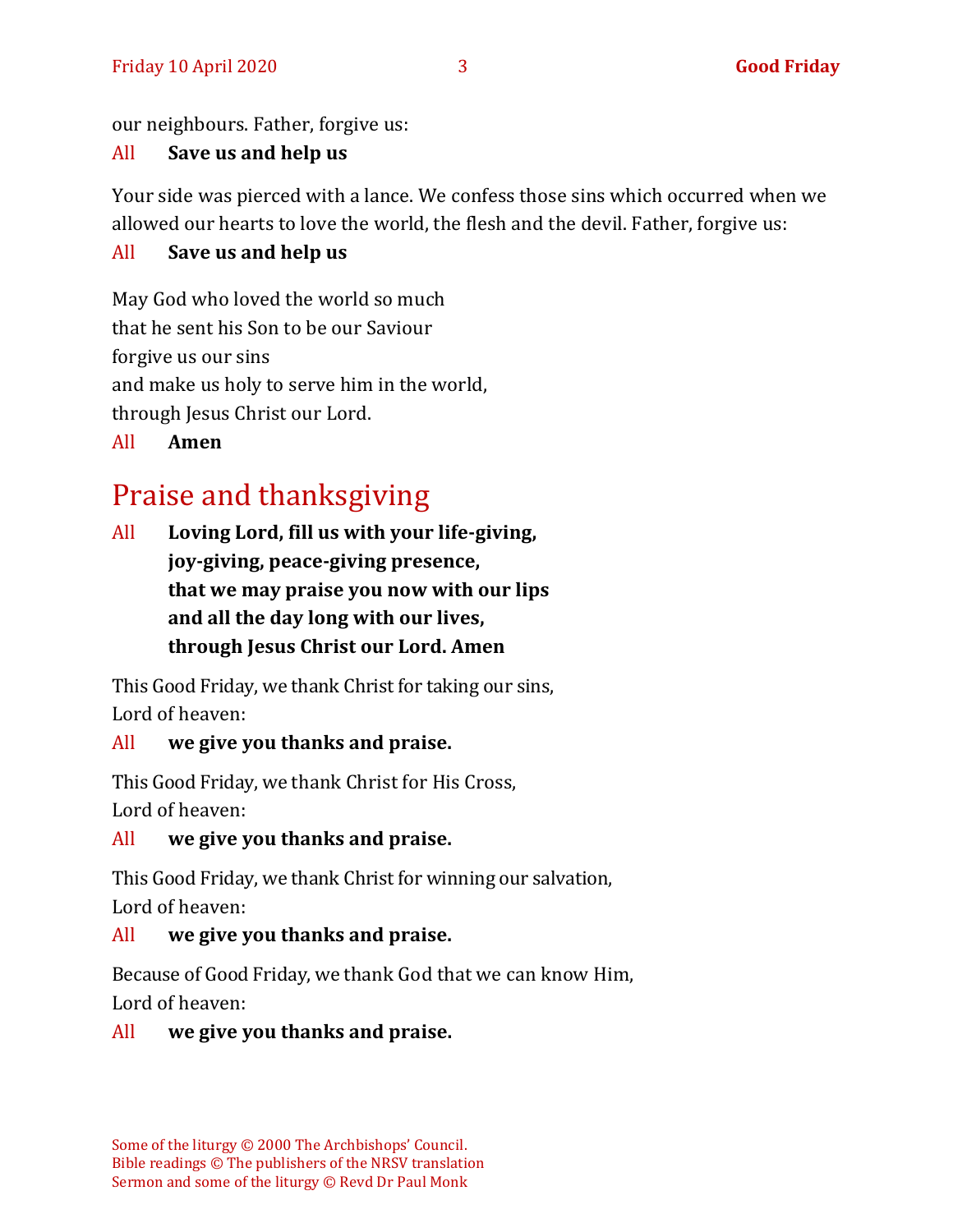Because of Good Friday, we can be filled with the Holy Spirit, Lord of heaven:

### All **we give you thanks and praise.**

Because of Good Friday, the Holy Spirit can help us become Christlike, Lord of heaven:

### All **we give you thanks and praise.**

As Good Friday people, we thank God— Father, Son and Holy Spirit — for our salvation,

Lord in heaven:

### All **we give you thanks and praise.**

HYMN 2 **[He was pierced for our transgressions](https://www.youtube.com/watch?v=QzdYPWgzrrc)**  (click on this link to hear the hymn)

# **The Ministry of the Word**

# **The Collect**

Eternal God, in the cross of Jesus we see the cost of sin and the depth of your love: in humble hope and fear may we place at his feet all that we have and all that we are, through Jesus Christ our Lord.

All **Amen**

# **First reading**

A reading from the book of the Prophet Isaiah

See, my servant shall prosper; he shall be exalted and lifted up, and shall be very high. Just as there were many who were astonished at him—so marred was his appearance, beyond human semblance, and his form beyond that of mortals—so he shall startle many nations; kings shall shut their mouths because of him; for that which had not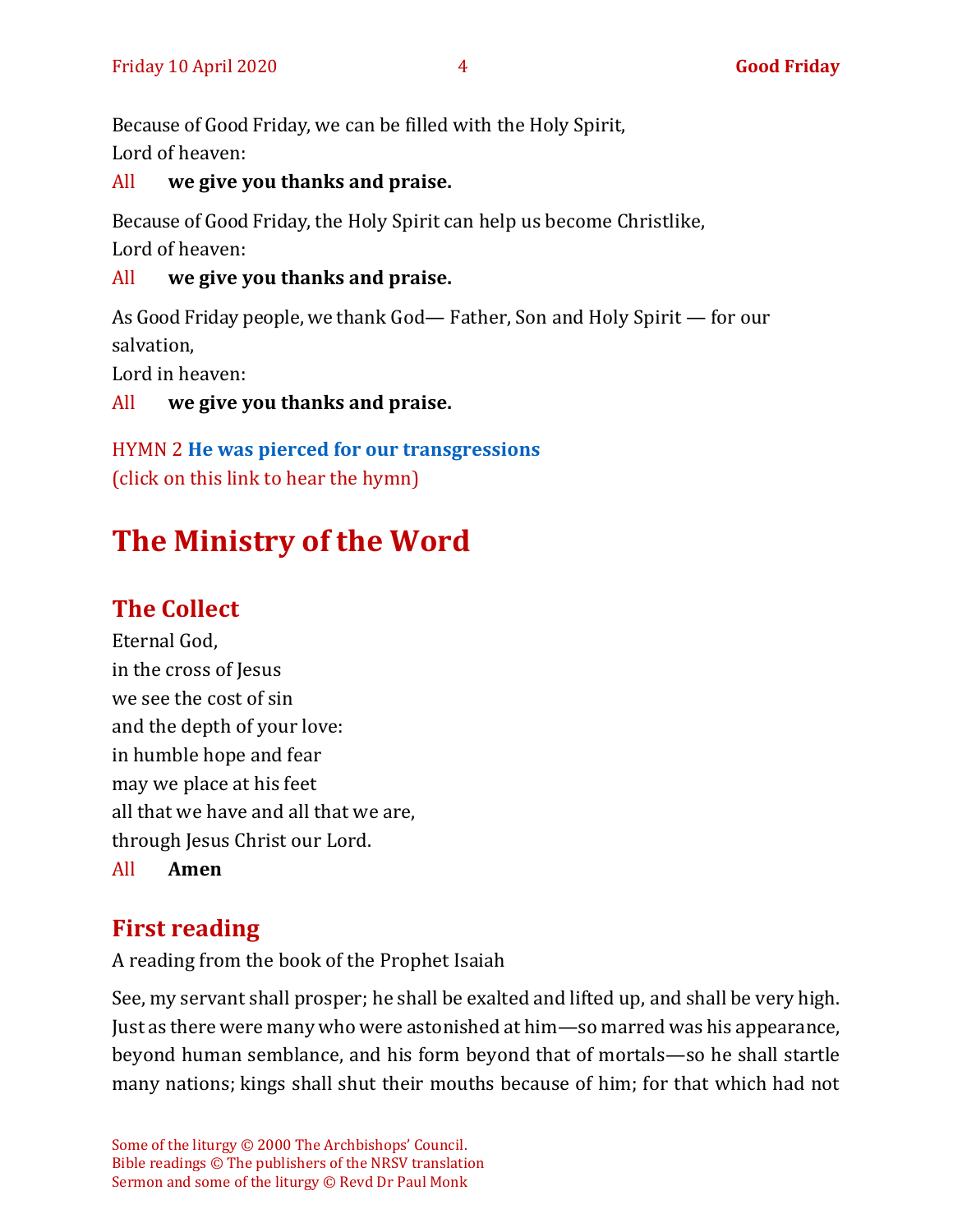been told them they shall see, and that which they had not heard they shall contemplate.

Who has believed what we have heard? And to whom has the arm of the LORD been revealed? For he grew up before him like a young plant, and like a root out of dry ground; he had no form or majesty that we should look at him, nothing in his appearance that we should desire him. He was despised and rejected by others; a man of suffering and acquainted with infirmity; and as one from whom others hide their faces he was despised, and we held him of no account.

Surely he has borne our infirmities and carried our diseases; yet we accounted him stricken, struck down by God, and afflicted. But he was wounded for our transgressions, crushed for our iniquities; upon him was the punishment that made us whole, and by his bruises we are healed. All we like sheep have gone astray; we have all turned to our own way, and the LORD has laid on him the iniquity of us all.

He was oppressed, and he was afflicted, yet he did not open his mouth; like a lamb that is led to the slaughter, and like a sheep that before its shearers is silent, so he did not open his mouth. By a perversion of justice he was taken away. Who could have imagined his future? For he was cut off from the land of the living, stricken for the transgression of my people. They made his grave with the wicked and his tomb with the rich, although he had done no violence, and there was no deceit in his mouth.

Yet it was the will of the LORD to crush him with pain. When you make his life an offering for sin, he shall see his offspring, and shall prolong his days; through him the will of the LORD shall prosper. Out of his anguish he shall see light; he shall find satisfaction through his knowledge. The righteous one, my servant, shall make many righteous, and he shall bear their iniquities. Therefore I will allot him a portion with the great, and he shall divide the spoil with the strong; because he poured out himself to death, and was numbered with the transgressors; yet he bore the sin of many, and made intercession for the transgressors. *Isaiah 52:13–53:end*

This is the Word of the Lord All **Thanks be to God.**

## **Second reading**

A reading from First Letter of St Paul to the Corinthians

[The Holy Spirit says] 'This is the covenant that I will make with them after those days, says the Lord: I will put my laws in their hearts, and I will write them on their minds.'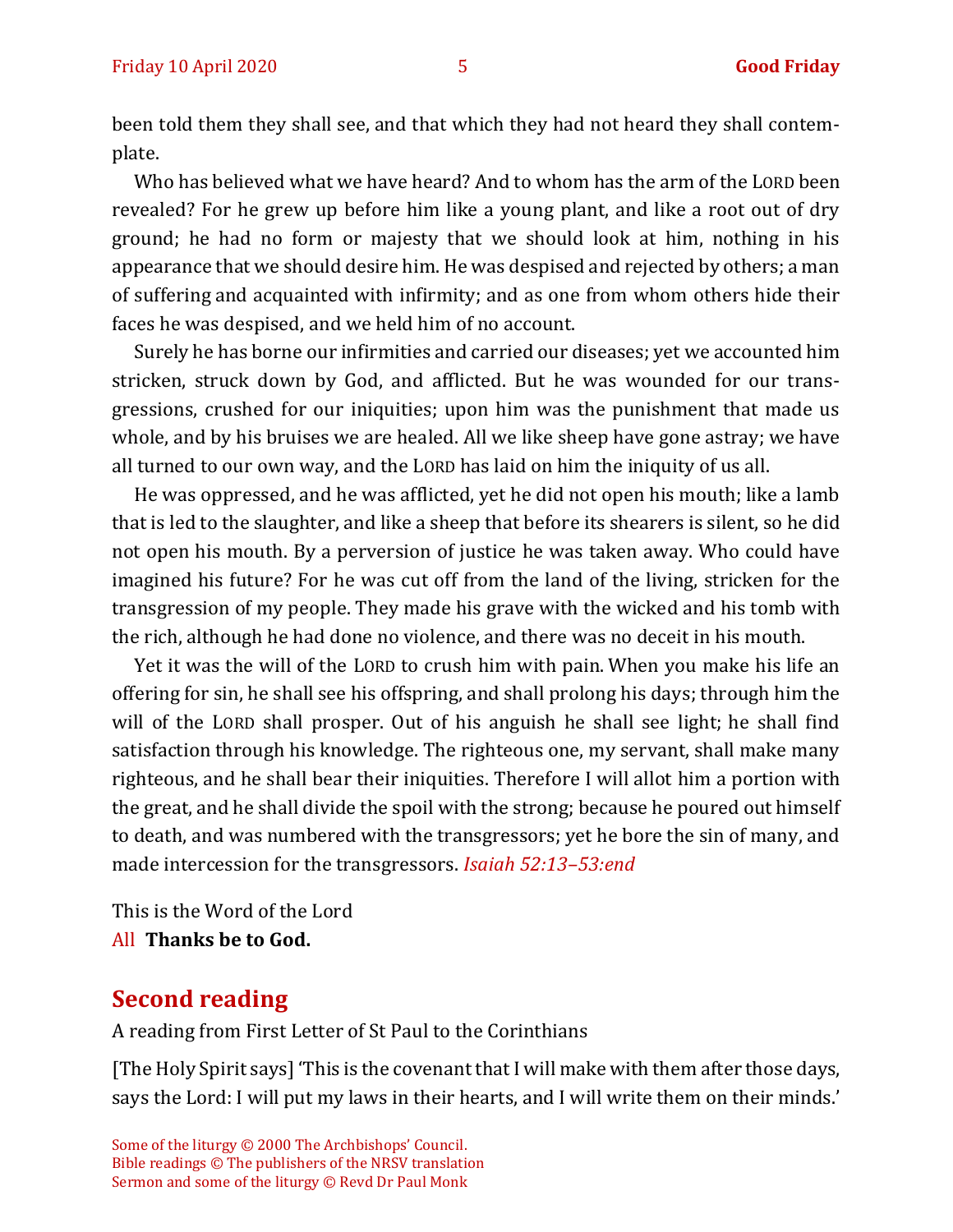He also adds, 'I will remember their sins and their lawless deeds no more.' Where there is forgiveness of these, there is no longer any offering for sin.

Therefore, my friends, since we have confidence to enter the sanctuary by the blood of Jesus, by the new and living way that he opened for us through the curtain (that is, through his flesh), and since we have a great priest over the house of God, let us approach with a true heart in full assurance of faith, with our hearts sprinkled clean from an evil conscience and our bodies washed with pure water. Let us hold fast to the confession of our hope without wavering, for he who has promised is faithful. And let us consider how to provoke one another to love and good deeds, not neglecting to meet together, as is the habit of some, but encouraging one another, and all the more as you see the Day approaching. *Hebrews 10:16–25*

This is the Word of the Lord

All **Thanks be to God.**

HYMN 3 **[When I survey the wondrous Cross](https://www.youtube.com/watch?v=iK8kYlBn_qI)** (click on this link to hear the hymn)

or with the same words but to a different tune:

HYMN 3 **[When I survey the wondrous Cross](https://www.youtube.com/watch?v=kimLXNhzZMA)** (click on this link to hear the hymn)

# **Gospel reading**

Hear the Gospel of our Lord Jesus Christ according to John All **Glory to you O Lord.**

# They took Jesus; and carrying the cross by himself, he went out to what is called The Place of the Skull, which in Hebrew is called Golgotha. There they crucified him, and with him two others, one on either side, with Jesus between them. Pilate also had an inscription written and put on the cross. It read, 'Jesus of Nazareth, the King of the Jews.' Many of the Jews read this inscription, because the place where Jesus was crucified was near the city; and it was written in Hebrew, in Latin, and in Greek. Then the chief priests of the Jews said to Pilate, 'Do not write, "The King of the Jews," but, "This man said, I am King of the Jews".' Pilate answered, 'What I have written I have written.'When the soldiers had crucified Jesus, they took his clothes and divided them into four parts, one for each soldier. They also took his tunic; now the tunic was seamless, woven in one piece from the top. So they said to one another, 'Let us not tear it, but cast lots for it to see who will get it.' This was to fulfill what the scripture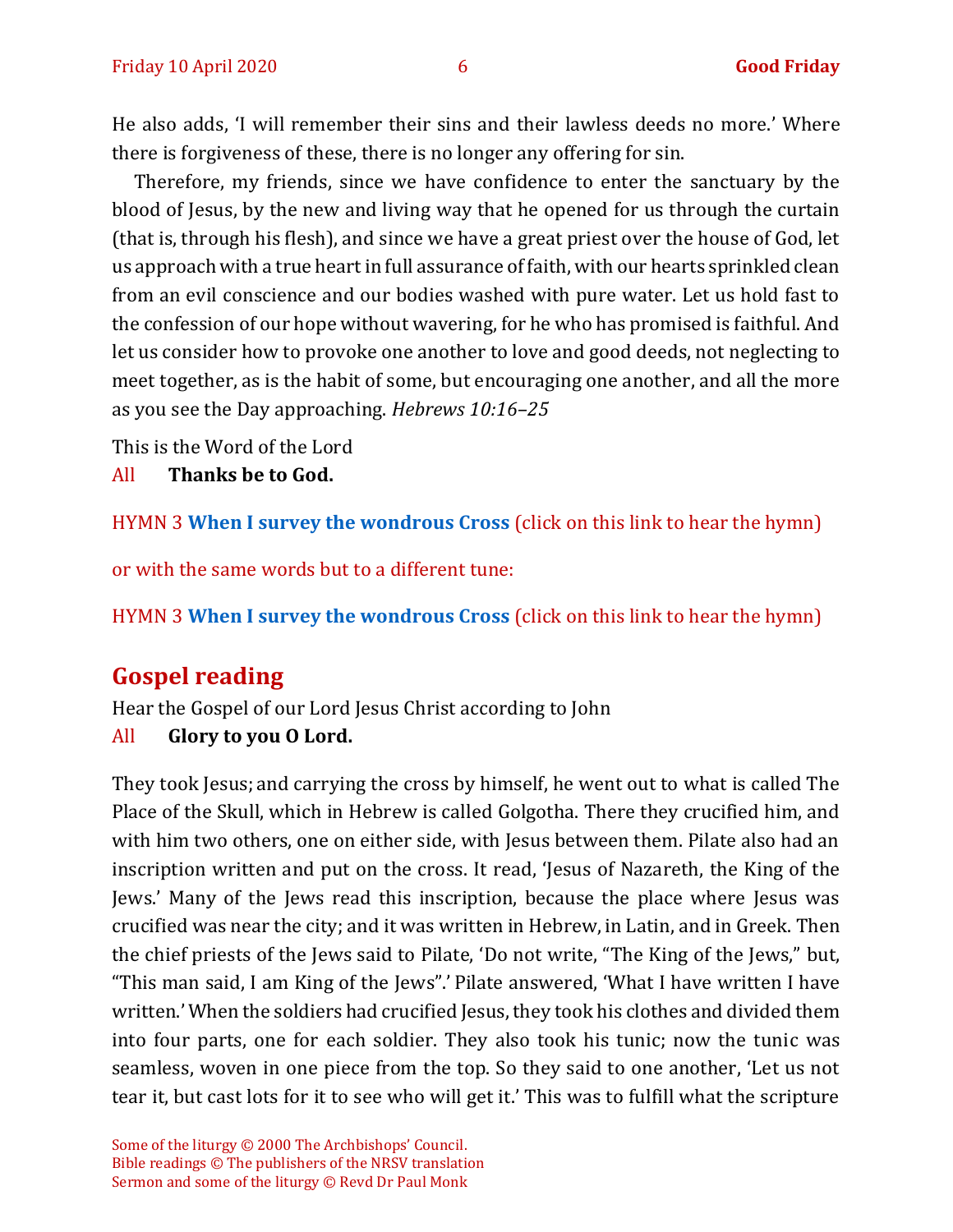says, 'They divided my clothes among themselves, and for my clothing they cast lots.' And that is what the soldiers did.

Meanwhile, standing near the cross of Jesus were his mother, and his mother's sister, Mary the wife of Clopas, and Mary Magdalene. When Jesus saw his mother and the disciple whom he loved standing beside her, he said to his mother, 'Woman, here is your son.' Then he said to the disciple, 'Here is your mother.' And from that hour the disciple took her into his own home.

After this, when Jesus knew that all was now finished, he said (in order to fulfill the scripture), 'I am thirsty.' A jar full of sour wine was standing there. So they put a sponge full of the wine on a branch of hyssop and held it to his mouth. When Jesus had received the wine, he said, 'It is finished.' Then he bowed his head and gave up his spirit. *John 19:16b–30*

This is the Gospel of the Lord

#### All **Praise to you O Christ.**

#### **Sermon**

Printed above the prose of today's Gospel appear two versions of the well-known hymn, 'When I survey the wondrous Cross'. The words are identical but their tunes differ greatly. That's why the moods they impart differ so significantly.

As we look at the Cross, we see a man being tortured to death. It was a vile death. In fact, crucifixion was the most painful death devised in the ancient world. The agony was notorious. To this day we say an intense pain is 'of the cross'—in Latin, it *excruciates.*

Like the hymn above, we can read the words about Jesus' execution and slow death and dictate the mood in which we receive them by the ways we accompany them.

At one extreme we accompany the reading with a God who demands that Jesus must die. His death satisfies a wrathful, vengeful anger. This God wants Jesus to die as a means to an end. Jesus only agrees because he wants to placate so vile a divine dictator. The Scriptures say that the wages of sin is death (Romans 6:23) so clearly someone has to die if we don't. The logic is inescapable and Jesus knows he has no choice. He dies and achieves our salvation. He wins the right result but we sense that God could have withheld it at any time. Only when Jesus dies without complaining or sinning does God grudgingly back down and offer salvation. The Cross was therefore the final act of torture ordered by a God who delights in pain. It's very easy to accompany today's passage this way.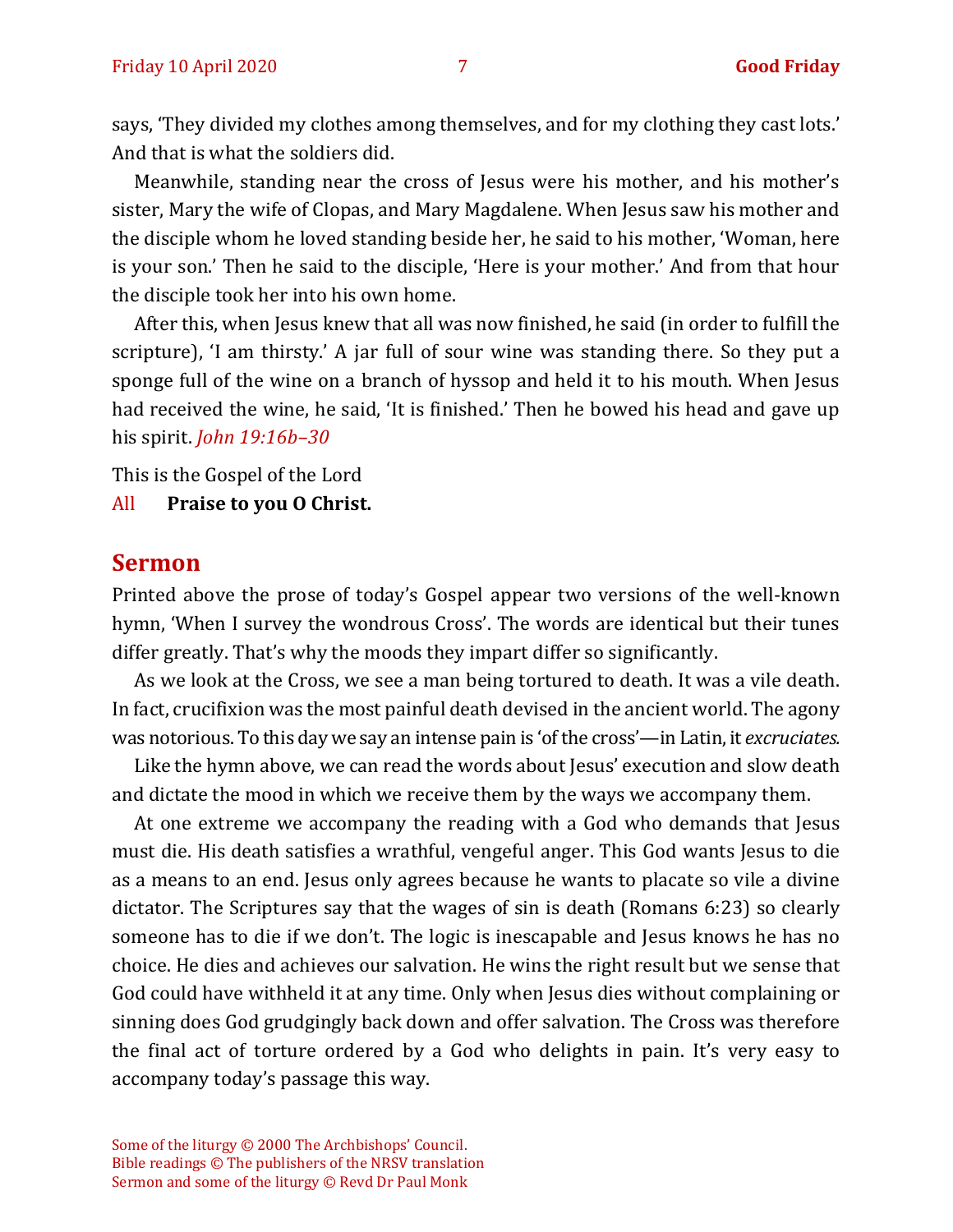At the other extreme is a God who comes to earth in human form. Jesus is God. This God willingly goes from infinite deity to become a Palestinian peasant in a Roman backwater. It was his choice to demeans himself in this way. God also chose to die as a way of demonstrating his love for humankind. Seen through this lens, Jesus chose this death rather than having it imposed on him. Jesus' death was obedience not obsequious: he intended this result as part of a daring, pre-planned rescue mission. As John 3:16 says, 'God so loved the world that he gave his only son that whoever believe in him shall not perish but have everlasting life.' Accompanied this way, today's Gospel reading describes God the Almighty choosing to become a crucified God. His Cross points toward God's greatest act of love, enacted to show his desire to save us. It's very easy to accompany today's passage this way.

We can accompany these words of Scripture with other Gods. There's the God of indifference who is aloof and doesn't care; there's the jester God for whom nothing is serious and needs relief from eternal boredom. It's a different Cross each time. The Cross that accompanies an indifferent God is an unintended mistake. It's a cosmic pratt-fall, a practical joke in front of a jester God.

This Good Friday we meditate on sin and the need for salvation. We will need to read Scripture and must therefore choose how we accompany the words.

It has been said that people of faith become like the God they adore. As we look at the Cross this Good Friday we need to look beyond the blood and pain, soldiers, wood and betrayal, we explore its multi-layered message of love and forgiveness. We're more likely to become loving if we choose to accompany our lives with a God of love.

## **A Statement of Christian Belief**

I now ask you to stand and declare the profession of Christian faith into which you were baptised, and into which you live and grow:

Do you believe and trust in God the Father, the source of all being and life, the one for whom we exist?

### All **We believe and trust in him.**

Do you believe and trust in God the Son, who took our human nature, died for us and rose again?

#### All **We believe and trust in him.**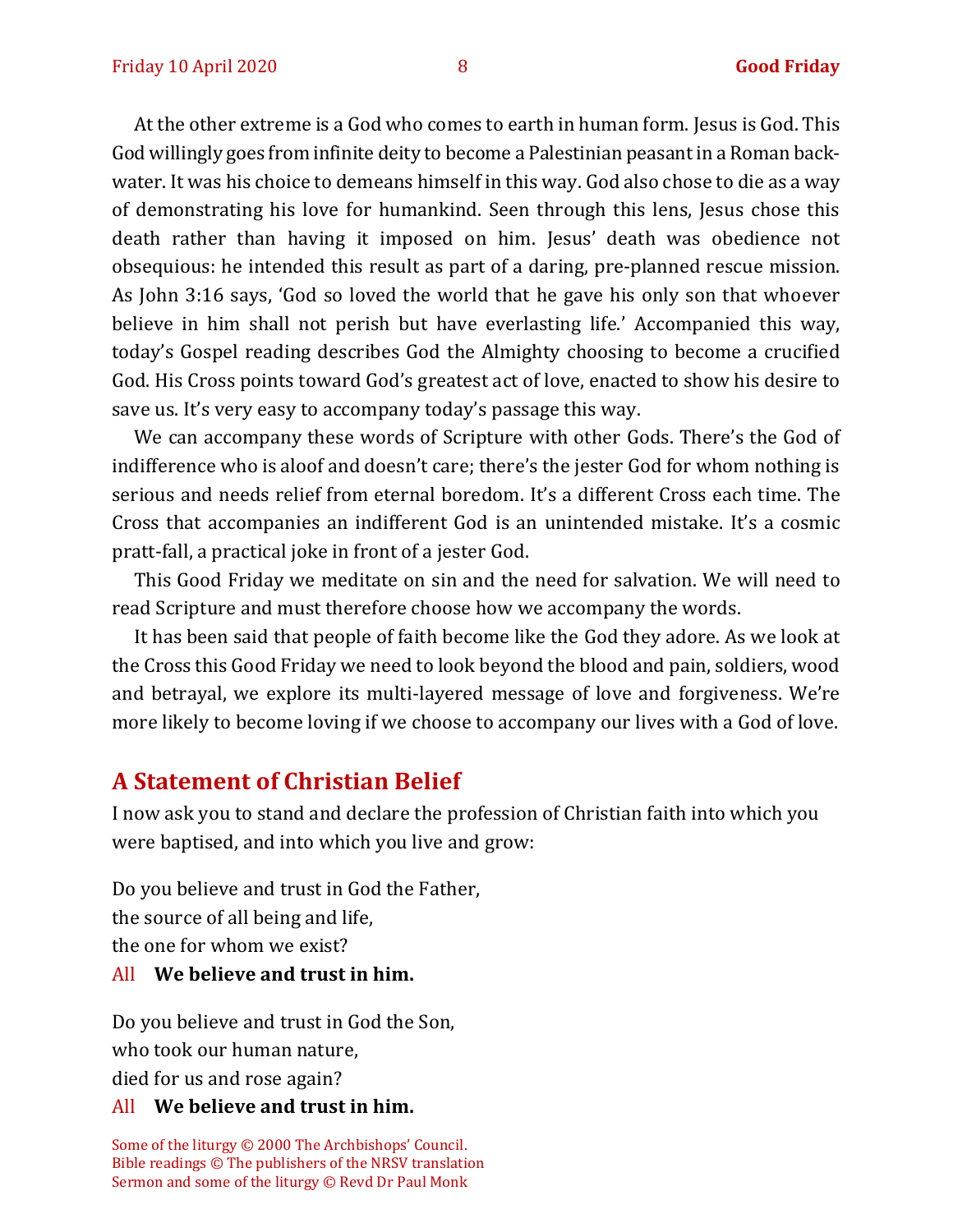Do you believe and trust in God the Holy Spirit, who gives life to the people of God and makes Christ known in the world? All **We believe and trust in him.**

This is the faith of the Church. All **This is our faith. We believe and trust in one God, Father, Son and Holy Spirit. Amen.**

# **The Prayers**

Jesus, though crucified, is raised from the dead and now draws alongside us as we offer prayers to God for the world, the church and all for whom Jesus died on the cross. Lord in your mercy

### **Hear our prayer**

We pray for the church of God on this Good Friday that all who are disciples of Jesus will be given the grace and strength they need to walk in the way of the cross speaking words of love and truth in places of hatred and lies.

Lord in your mercy

### All **Hear our prayer**

We pray for God's world on this Good Friday that the dying Jesus on the cross and the living Jesus of resurrection will draw all people to himself, the source of eternal reconciliation and salvation.

Lord in your mercy

### All **Hear our prayer**

We pray for the communities in which we live, work and worship that bonds of love within families and between friends will be healed where they are broken and strengthened where they are weak.

Lord in your mercy

### All **Hear our prayer**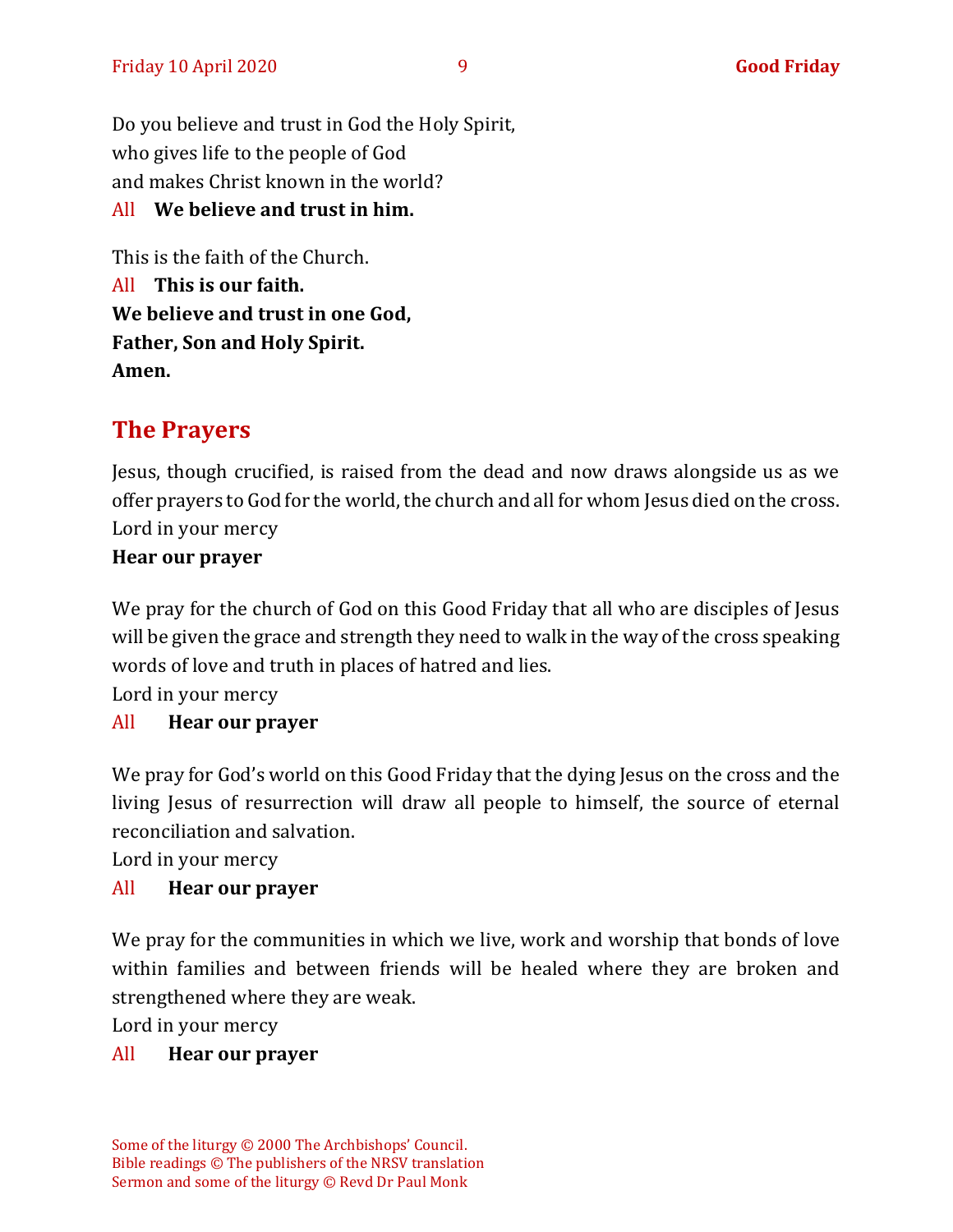We pray for all those who are experiencing their own Good Friday darkness that all who suffer pain of body or mind will be held by the hands of Jesus which bear the marks of his pain and the promise of restoration and resurrection. In particular we pray for …

Lord in your mercy

### All **Hear our prayer**

Heavenly Father, at the foot of the cross on which Jesus died we offer you these prayers in hope, trusting in your promise to hear us and in your power which raised Jesus from the dead. Let your grace, mercy, love and peace surround us and all those for whom we have prayed in the name of your Son, Jesus Christ, our Lord. Today we pray for …

Lord in your mercy

### All **Hear our prayer**

We gather together all these prayers using the words that Jesus himself taught us:

All **Our Father in heaven, hallowed be your name, your kingdom come, your will be done, on earth as in heaven. Give us today our daily bread. Forgive us our sins as we forgive those who sin against us. Lead us not into temptation but deliver us from evil. For the kingdom, the power, and the glory are yours**

**now and for ever. Amen.**

# **The Peace**

The Lord Jesus Christ said to his Apostles, 'My peace I leave you, my peace I give you.

The peace of the Lord be always with you

### All **and also with you**.